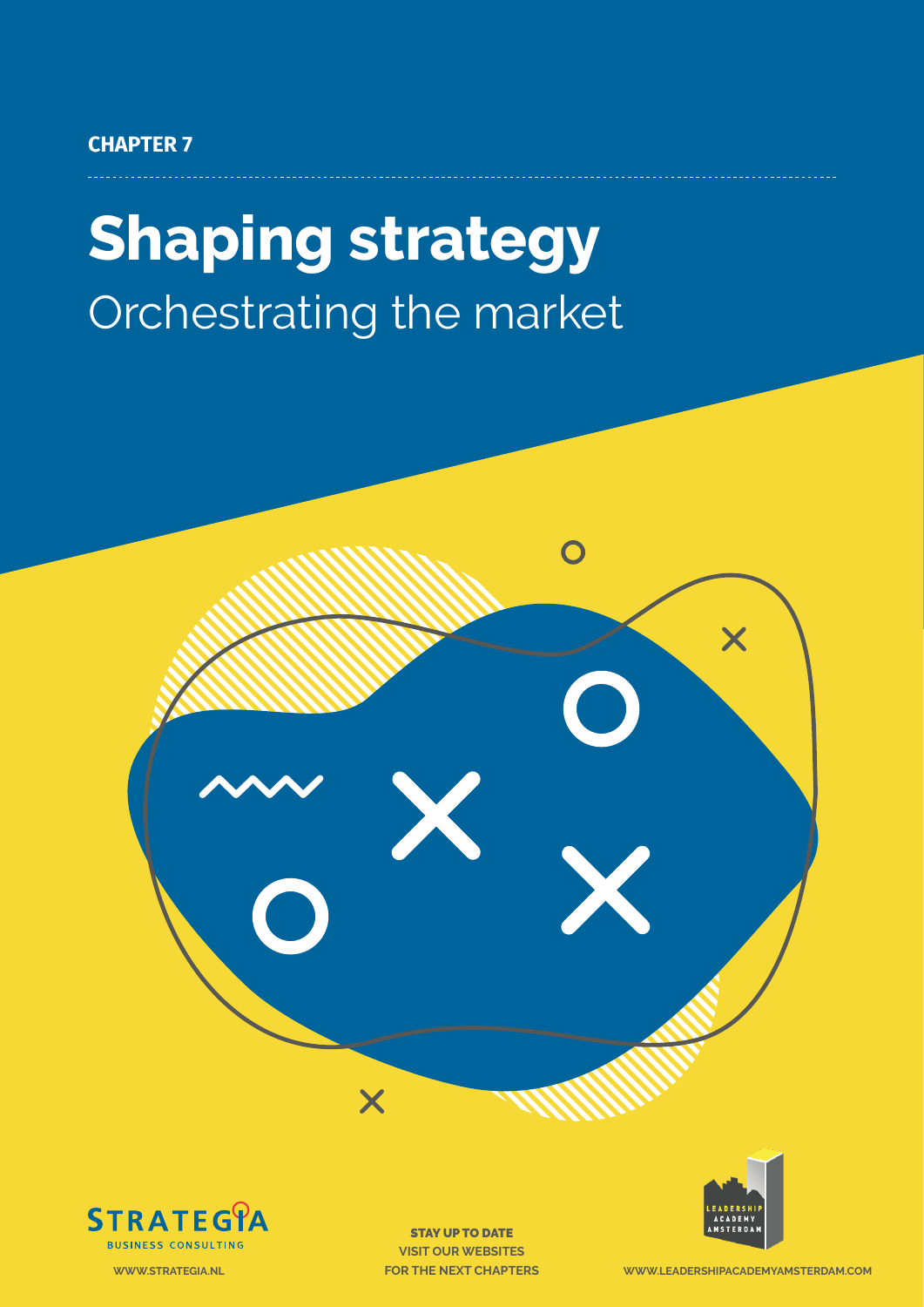#### **INTRODUCTION**

Relatively new to the scene are companies like Apple, Amazon, Uber and AirBnB. They interrupt businesses with their great power and perfect timing. Moreover, though these companies often appear as case studies in management literature, their approaches to management are still among the least practiced strategies.

Our seventh article highlights the shaping strategy approach and accompanying company culture and leadership style. We will describe the connections between the three key elements that bring success or failure to companies. In businesses operating with a high level of uncertainty and with the opportunity to (re)shape industries, a shaping strategy can redefine an industry as a whole, override current business practices and create landslides in the competition arena. What does this mean for your strategizing process, your company culture and your leadership style if you are considering to become the orchestrator in your market?

## **Orchestrating the market**

hen circumstances are unpredictable but malleable, it can become attractive for companies who have the capabilities and resources to build a market quickly via a shaping strategy.

Successful platform companies orchestrate their market and their partners. To be successful, these firms engage with other stakeholders to create a shared vision, building a platform to exercise influence and orchestrate the collaboration. In time, they evolve the platform by working closely together with other players. Together, the platform companies create a new market, drive the economic system, and monetize their added value.

This strategy approach can be compared to the adaptive strategy due to the high level of

unpredictability. However, the difference lies between these two strategies lies within the flexibility of the market. Shaping firms presume that their environment is flexible.



strategy approach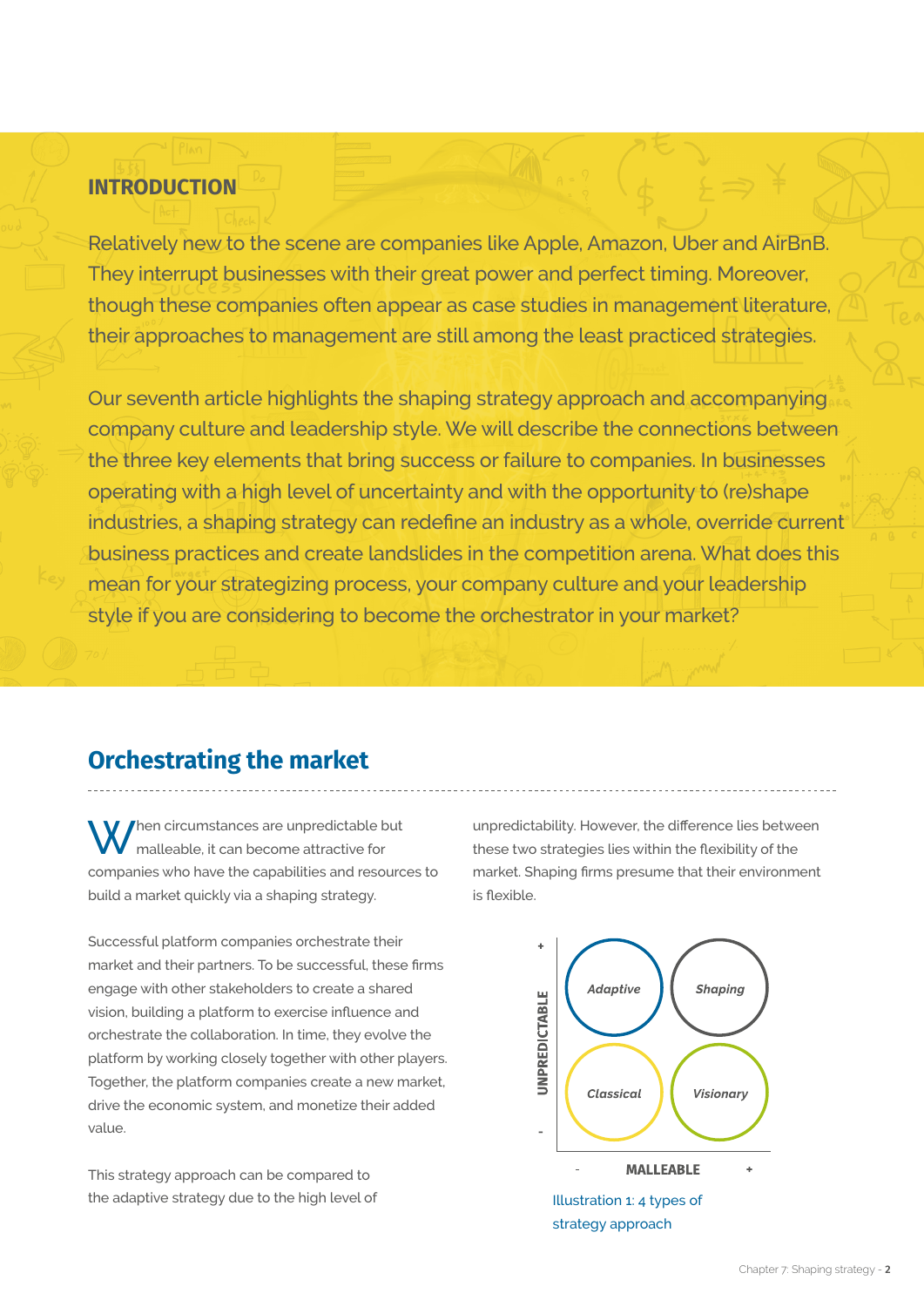The basic idea behind a shaping approach is to be the orchestrator of the platform. The assumption that the rules of an industry can still be rewritten. This assumption can be applied to emerging markets, as well as in highly fragmented young industries. Both are in early stages of development, often fragmented, with underdeveloped regulation, and facing high growth and with only a few dominant players.

Underlying trends for the rise of shaping strategies are increasing global connectivity, accelerating technological change, and

new customer needs due to demographical changes. In order to be successful in these type of markets, impeccable timing and management are essential. A company must be able to dominate its economic system and dictate the rules to the other stakeholders. Only then, a company can put itself at the centre of an system.

As with the adaptive strategy, but contrary to the classical approach, there is no distinction between strategy design and execution. The three key elements; engagement, orchestration and evolution of the

ecosystem should be intertwined in all aspects of a company's structure, culture and leadership style.

Successful platforms facilitate direct interaction between the participants, or between participants and customers. In many cases, they are digital marketplaces that facilitate interaction at low cost. These platforms are managed most successfully when stakeholders are locked-in, when the value created is monetized, and the eco system evolved constantly to maintain winwin results.

#### **Working on mutual benefits**

Shaping organizations must look beyond the borders of their own organization. They need to be open and <br>Sharible, not focused on clearly defined outcomes but on leveraging the platform. In fact, orchestrators have less organisational boundaries and do not rely on control mechanisms which require constant intervention of the orchestrator. As mentioned for the boundaries of a company, it also applies for culture. These organizations need to have an outward focus, be open for cooperation, and encourage catalysis rather than control. The leader therefore has an important role: She needs to develop a leading vision, build external relationships based on mutual benefits and influence rather than control.

## **Organization culture accompanying the Shaping strategy**

The culture that supports a shaping strategy is a culture in which the central themes are innovative products and/or services, transformation and agility. Such cultures focus their energy on looking outward, inclusiveness towards external parties, and encourage both catalysis rather than control in stakeholder interaction, and collaboration rather than competition. Internally, staff is inspired by entrepreneurship and the

creation of new products and services. Organizations with a shaping strategy often promote a nonmanagerial culture in which building relationships, rather than directly managing or controlling them, is preferred. Mistakes are seen as learning opportunities. Individual initiative is valued, and freedom is given to allow creative processes.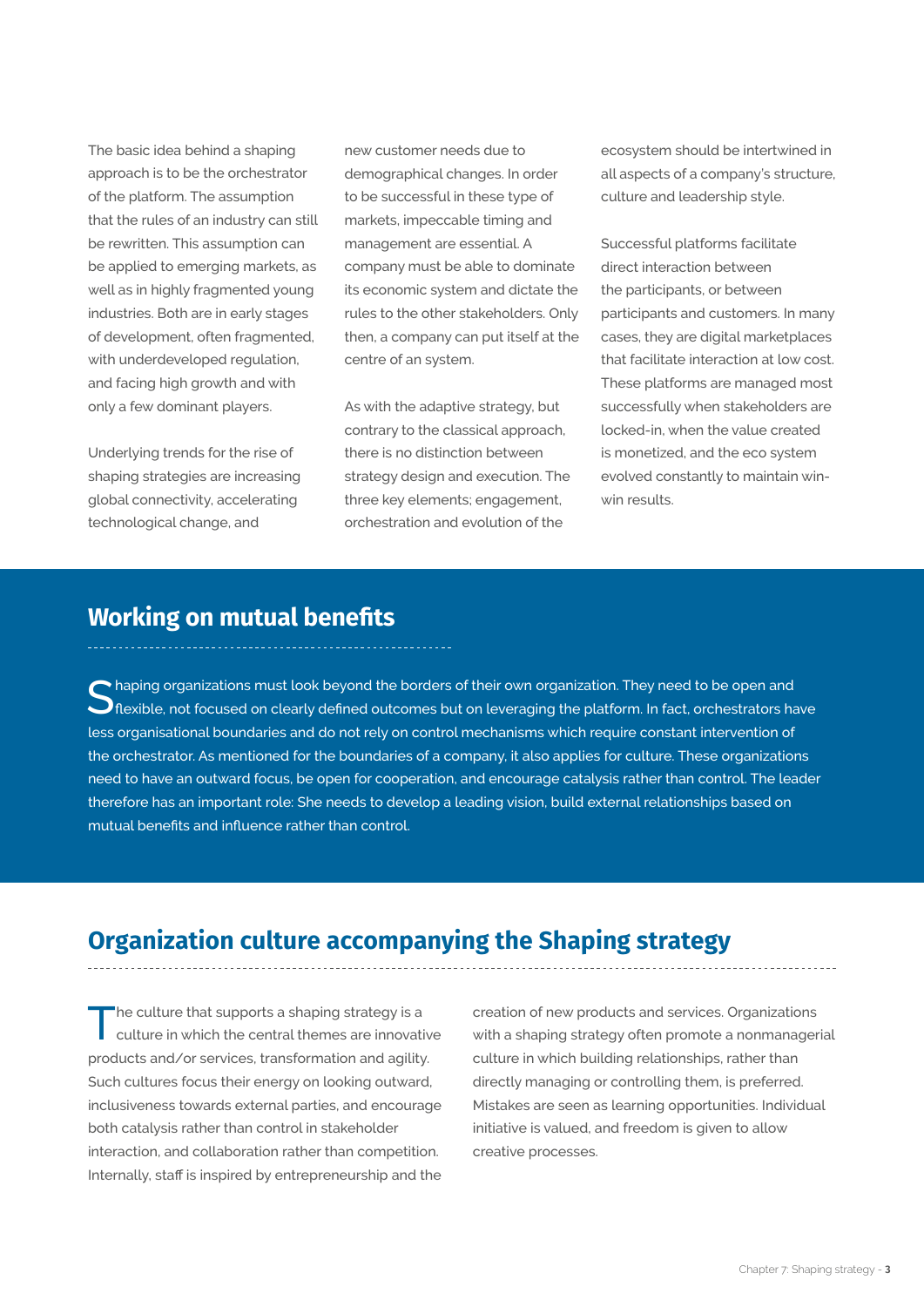

The culture needs to create a focus on the renewal and anticipate on the needs of its clients. To realize this, the focus needs to be on the main values: innovation, entrepreneurship and agility.

Illustration 2: 4 types of organizational culture

#### **Leadership in case of a Shaping strategy and a Adhocracy culture**

Key in the Leadership connected to a Shaping approach is that the leader inspires and empowers his staff to the maximum. The leader's main task is to create a transparent environment in which there is a free flow of information and to take away any barriers for fast development. Ultimately, the leader builds a climate of trust where mistakes are seen as a learning opportunity and status quo is constantly challenged. The leader is coaching his/her direct reports and creates a learning practice in which people can and take responsibility for their own development. Giving and receiving feedback is seen as an important source of learning.





In illustration 4 we have identified the importance of each of the 4 roles that an Agile leader has in an organization. Each of the roles is scored from 1 (not important) to 5 (very important).

*Lead by example:* in an organization with a shaping strategy this role is limited, as the Agile Leader primary task is to empower and coach his staff. The leader creates a framework to secure transparency and the possibility for permanent challenging the status quo.

*Create a vision:* the vision of the organization is strongly connected to its purpose and gives direction, although a very narrow vision might limit the opportunities to focus on the needs of the clients.

*Execute strategy:* the agile leader has a more long-term vision and is focussed on growth. Success on the short term is measured in commitment to experimentation and innovation.

*Unleash potential:* The dominant focus of an Agile Leaders is on unleashing the available potential in the organization. Unleashing the potential is reached by giving freedom, the allowance to make mistakes, give and receive feedback and stimulation of opportunities for self-learning. Only by focus on potential an organization with a shaping approach has a chance of being successful.



#### **ROLE OF A AGILE LEADER**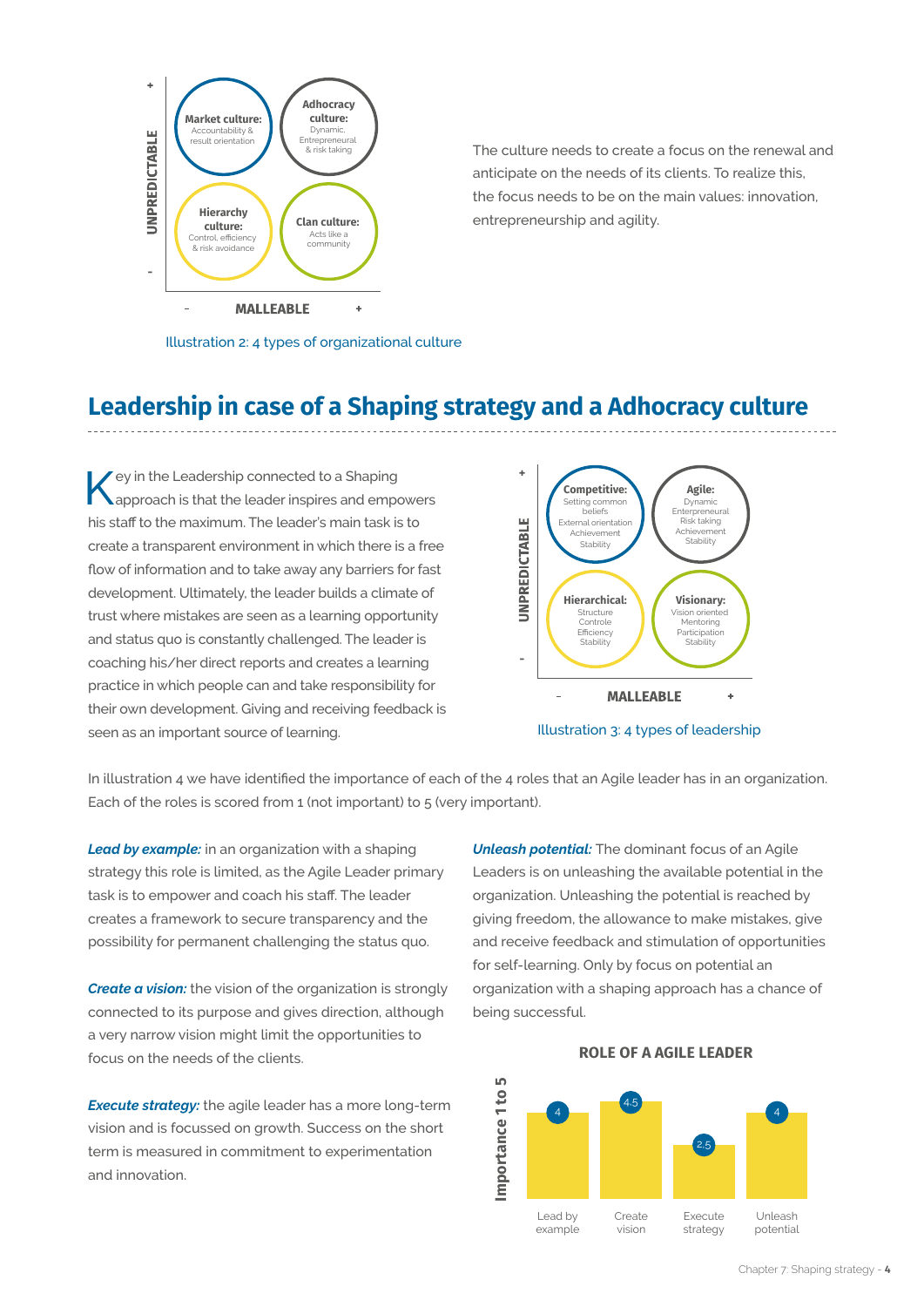#### **Consequences of changing your strategical approach**

The shaping strategy is typical for start-ups, which are often competing in technologically driven industries and internet services. In case of launching a successful innovation we often see that following an adaptive strategy can become obsolete, because on one hand, there becomes a need for a more productive approach focussed on a certain product and/or service, and, on the other hand, the success will attract competitors in the market that offer similar products or services. Giving up a strategic approach is internally quite often seen a dramatic decision.

When the decision has been made to change the strategic approach, the next step is to change the culture and style of leadership accordingly. This change will entail a change of behaviour of the staff that so far has worked in an environment in which trust, self-initiative and consensus were key values. From our observations, we can state that the needed change of behaviour of the community will take a lot of time and energy from the leadership and quite often leads to an almost unavoidable replacement of many of the current leaders.

#### **Interested in a further conversation?**

uccessful shaping strategies are applied in certain environments. Do you know which environment you are? If so, are your actions consistent with that approach?

- 'Are current practices still valid or should we start to work with or combine other approaches as the shaping strategy process?
- 'Do we need a re-assessment of our current leadership style to give us better insights what we need to lead the organisation into the right direction?', and
- 'Is our current leadership team sufficiently equipped to answer up to the new requirements?'
- 'How do we evolve our company culture to respond faster and more effective to rapidly changing environments?'

Strategia Business Consulting and The Amsterdam Leadership Academy have a strong background in supporting companies where these types of questions arise. Interested to share ideas and receive our feedback? We will be happy to join you to have a good discussion about your Strategy & Leadership challenges.

## *"Encouraging cooperation rather than competition"*